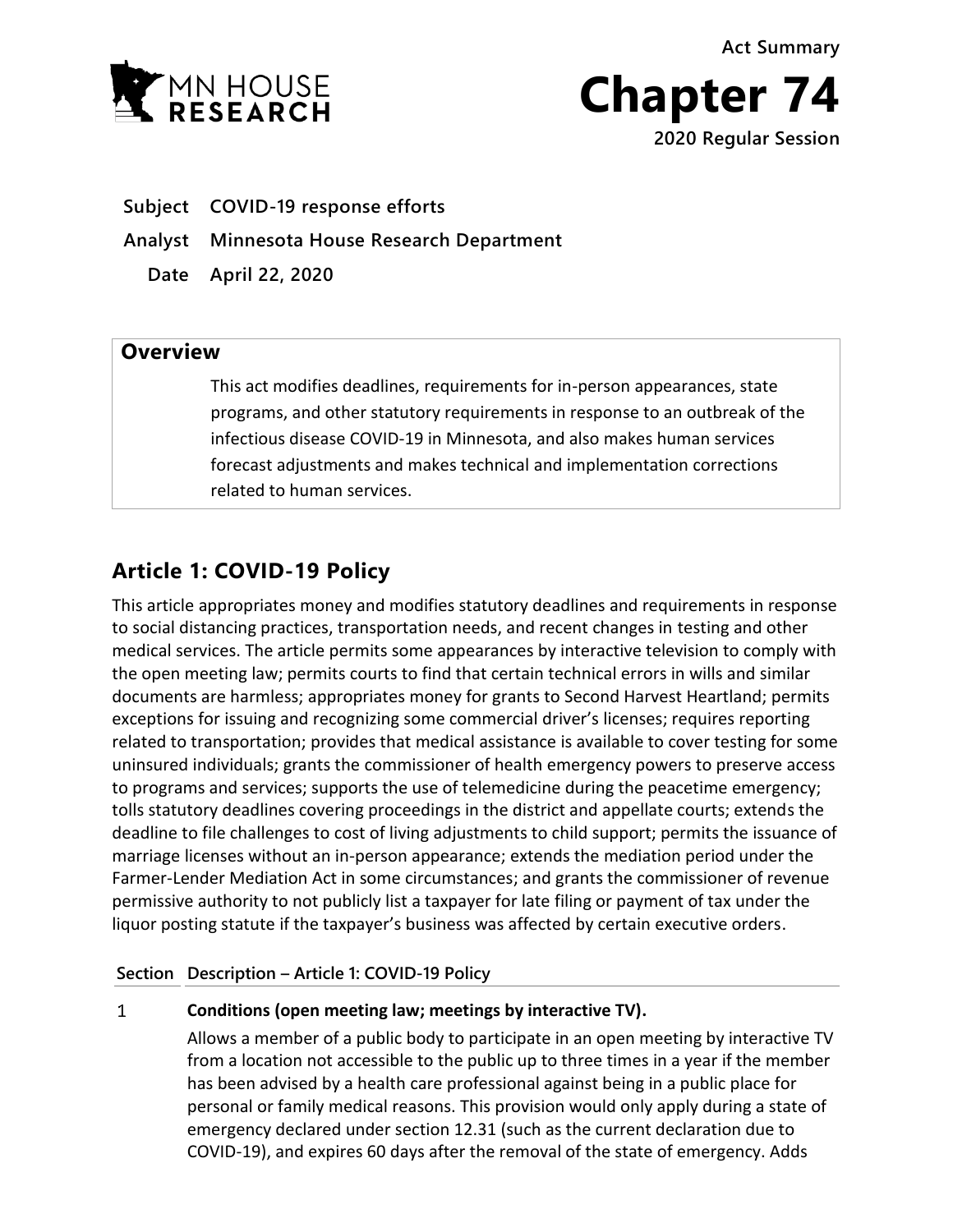that, for all purposes of the section, all votes must be roll call votes. Effective April 16, 2020.

### $\overline{2}$ **Harmless error.**

Allows a court probating a will or document, such as a revocation or codicil, to treat a writing that does not meet one or part of a requirement for executing a will currently under law as if it was executed properly if there is clear and convincing evidence the testator intended for the document to be controlling. Current law requires a will to be in writing, signed by the testator or another individual at their direction, and signed by two witnesses who also sign the document verifying they witnessed the testator sign the document or sign an acknowledgment of the signature or will. This section only applies to documents executed between March 13, 2020, and February 15, 2021.

### 3 **Administration and financial assistance.**

Adds an additional \$1.25 million to a fiscal year 2020 appropriation to the Minnesota Department of Agriculture (MDA) to reimburse Second Harvest Heartland for the purchase of agricultural commodities distributed to food banks and other charitable organizations. Expands eligible uses of this money to include Second Harvest Heartland's purchase of pork, poultry, beef, dry legumes, cheese, eggs, and other protein products. Under current law and this section, MDA may also reimburse Second Harvest Heartland for purchases of milk, fruits, vegetables, and certain other commodities. Requires Second Harvest Heartland, to the extent practicable, to purchase surplus, low-cost protein products from Minnesota farmers and processors. Provides that MDA may only use the additional \$1.25 million to reimburse Second Harvest Heartland for milk and protein purchases. Limits Second Harvest Heartland's administrative allowance to 2 percent of any protein reimbursement grant from MDA.

#### 4 **Out-of-state licenses.**

Broadens an out-of-state driver's license extension provision recently enacted in Laws 2020, chapter 71, to include commercial driver's license (CDL) holders who become Minnesota residents. Under the change:

- a CDL holder can continue to use a license from another jurisdiction beyond the usual 30-day grace period; and
- the out-of-state license expiration date is extended in conformance with a federal extension (so that a CDL that would otherwise expire during the peacetime emergency, or at any point during the last month in which the peacetime emergency is in place, is extended to the end of the second month following the month in which the peacetime emergency terminates, but no later than as provided by the federal extension).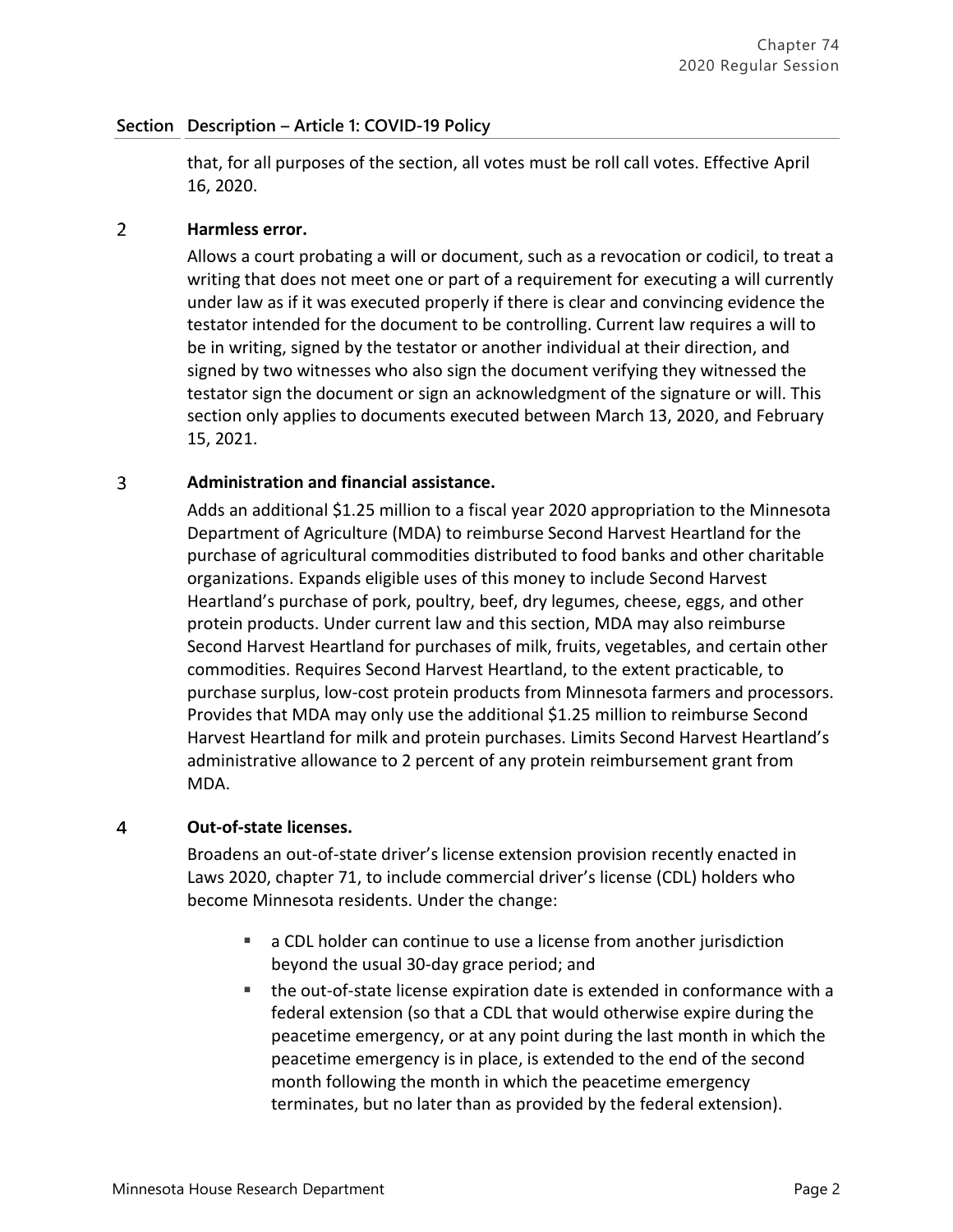### 5 **Medical certificates and waivers.**

Creates an extension for medical examiner's certificates and waivers (which are required to be maintained by CDL holders) in the same manner as driver's license extensions enacted in Laws 2020, chapter 71, but in conformance with a federal extension.

### 6 **Commercial driver's license.**

Authorizes the Department of Public Safety to issue commercial driver's licenses (CDLs) without immediately administering an eye exam or obtaining an in-person photograph, for (1) seasonal CDLs, as well as (2) other applicants if the department has instituted road exams in a manner that complies with state and federal recommendations related to personal protections with the COVID-19 disease.

A CDL issued under this provision expires at the end of the second month following the month in which the peacetime emergency terminates, unless the license holder gets an updated photo taken and passes an eye exam. Prevents imposition of any additional fees or surcharges (beyond what is charged under typical circumstances).

### $\overline{7}$ **Report to legislature; powers exercised by commissioner of transportation during peacetime public health emergency.**

Requires a legislative report from the Department of Transportation about use of any temporary powers during the peacetime public health emergency. The report is due within 30 days of expiration of the emergency.

### 8 **Report to legislature; powers exercised by Metropolitan Council during peacetime public health emergency.**

Requires a legislative report from the Metropolitan Council about use of any temporary powers during the peacetime public health emergency. The report is due within 30 days of expiration of the emergency.

### 9 **Extending the deadline for the transit finance report.**

Delays the next due date for a biennial transit finance report produced by the Metropolitan Council, to be February 15, 2021, instead of October 15, 2020.

### 10 **Use of federal transit funds.**

Identifies allowable uses of federal COVID-19 response aid provided to the Metropolitan Council and to the Minnesota Department of Transportation for distribution to transit providers (without restricting other uses). Requires legislative reporting from each agency regarding uses of the federal funds, which is due by February 15, 2021.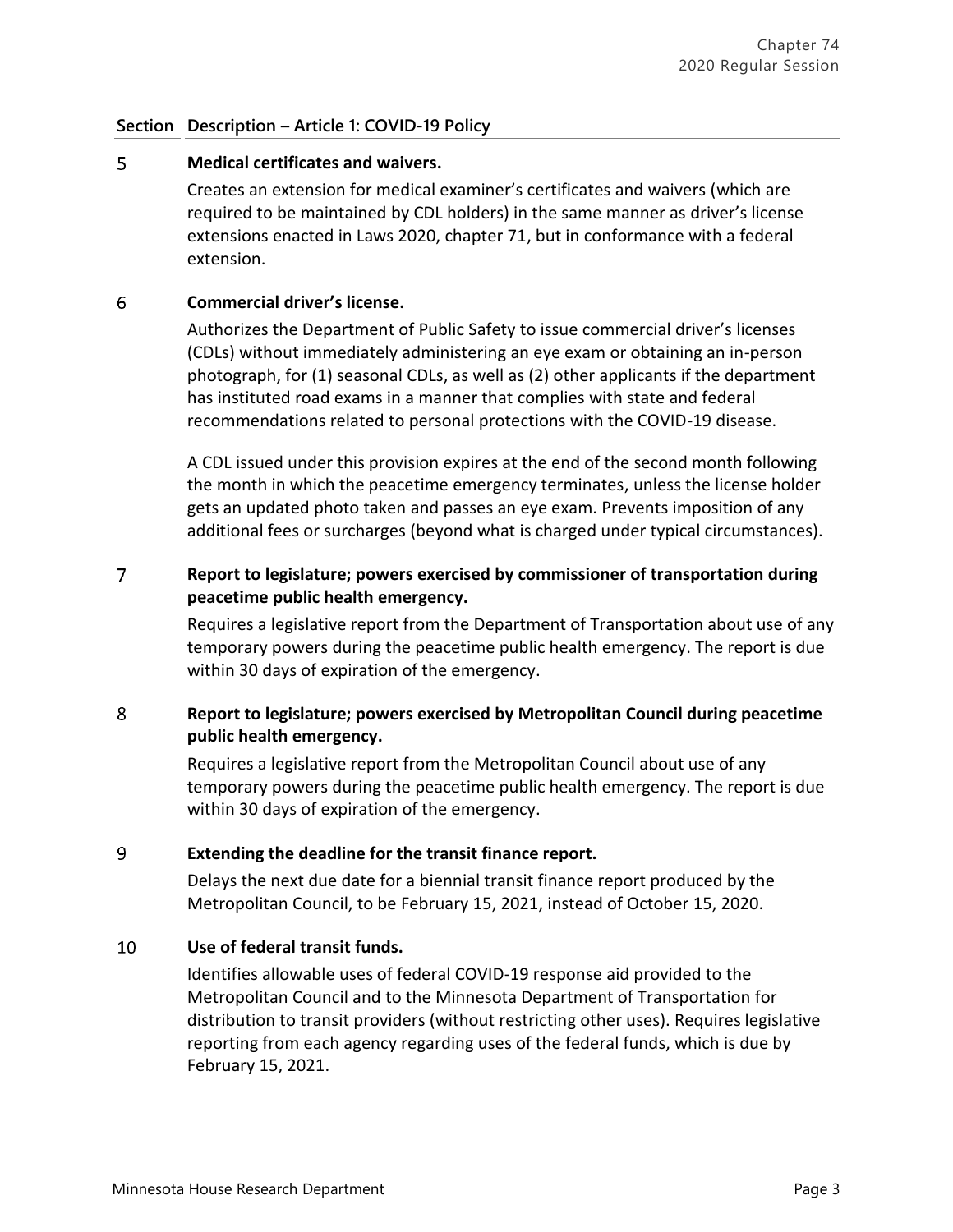### **Uninsured individuals needing testing for COVID-19.** 11

(a) States that MA is available for uninsured individuals for testing and diagnosis of COVID-19, as described in federal law.

(b) Limits coverage under this section to any diagnostic product available for the detection of SARS-CoV-2 or the virus that causes COVID-19, that is necessary to make a diagnosis of COVID-19, and any associated visit. Limits coverage to an emergency period as designated by the federal government related to an outbreak of COVID-19. In order to be covered, requires diagnostic products to have received Emergency Use Authorization under federal law.

States that the section is effective upon federal approval.

### 12 **Coverage for testing for COVID-19.**

Provides MA coverage for any diagnostic product available for the detection of SARS-CoV-2 or the virus that causes COVID-19, that is necessary to make a diagnosis of COVID-19, and any associated visit. Limits coverage to an emergency period as designated by the federal government related to an outbreak of COVID-19. In order to be covered, requires diagnostic products to have received Emergency Use Authorization under federal law.

States that the section is effective upon federal approval.

#### 13 **Commissioner of health; temporary emergency authority.**

Authorizes the commissioner of health to temporarily delay, waive, modify, or issue variances to state laws, to prepare for and respond to the COVID-19 outbreak, and to preserve access to programs and services provided, licensed, or regulated by the Health Department. Also authorizes the commissioner to establish temporary alternative health care facilities.

**Subd. 1. Peacetime emergency; temporary authority granted.** Beginning on the date the governor declared a peacetime emergency for an outbreak of COVID-19, grants the commissioner the temporary authority specified in this section, to prepare for and respond to the COVID-19 outbreak, and to preserve access to programs and services provided, licensed, or regulated by the Health Department.

**Subd. 2. Temporary delay, waiver, or modification.** Authorizes the commissioner to temporarily delay, waive, or modify the following provisions and applicable rules: provisions governing the hospital construction moratorium and the moratorium on certification of nursing home beds; provisions in statute and rules that govern the health care-based use of x-ray technologies; provisions for which the commissioner is responsible in the listed statutory chapters and sections;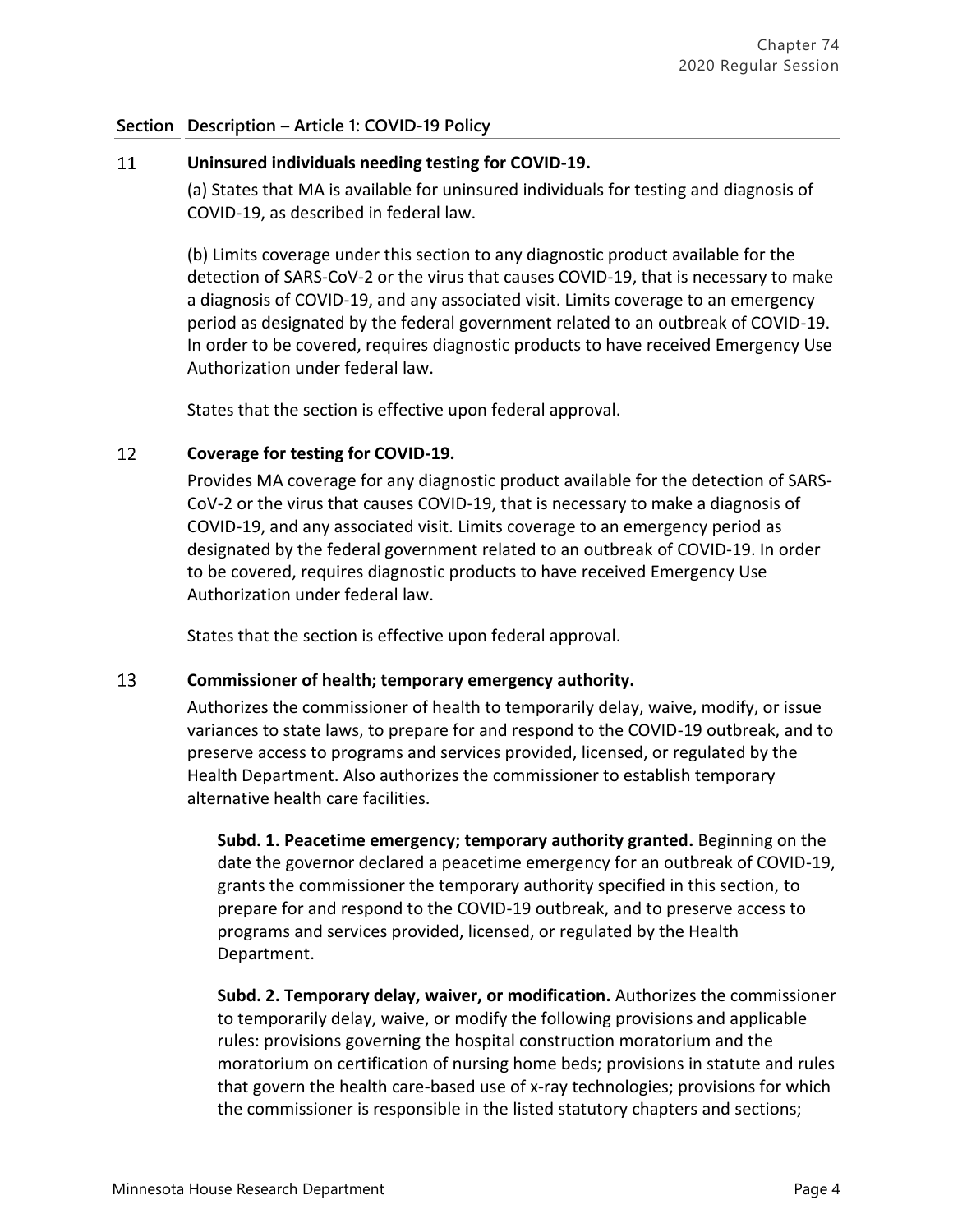provisions related to administrative appeals, reconsiderations, or other reviews; and provisions governing state-funded grants issued by the commissioner.

**Subd. 3. Temporary alternative health care facilities.** Authorizes the commissioner to establish temporary alternative health care facilities. During the peacetime emergency related to the COVID-19 outbreak, suspends certain compliance and regulatory standards as they apply to nontraditional spaces used for temporary alternative health care facilities. Requires the commissioner to consult with the commissioner of labor and industry on state building code issues as necessary to establish and regulate beds at temporary alternative health care facilities.

**Subd. 4. Variances.** Allows the commissioner to temporarily grant individual and blanket variances to rules within the commissioner's jurisdiction, provided the variances do not affect the health or safety of persons in licensed programs. Establishes requirements for granting individual and blanket variances. Provides that the commissioner's decision to grant or deny a variance request is final and not subject to appeal.

**Subd. 5. Notice.** No later than 48 hours after a delay, waiver, blanket variance, or modification goes into effect, requires the commissioner to provide written notice to the appropriate ombudsman and to the chairs and ranking minority members of the legislative committees with jurisdiction over the Health Department. Also requires a delay, waiver, blanket variance, or modification to be posted on the department's website within 48 hours after being issued or granted.

**Subd. 6. Report.** Within 60 days after the peacetime emergency related to COVID-19 ends, requires the commissioner to submit a report to the chairs and ranking minority members of the legislative committees with jurisdiction over the Health Department, with details on the statutes and rules delayed, waived, or modified.

**Subd. 7. Expiration.** Makes this section expire 60 days after the peacetime emergency related to COVID-19 ends.

This section is effective retroactively from March 13, 2020.

#### 14 **Medical assistance reimbursement for temporary alternative health care facilities.**

Requires the commissioner of human services to enroll temporary alternative health care facilities as MA providers. Requires the commissioner to establish a payment rate for inpatient services provided by these facilities that: (1) utilizes to the extent practicable the existing inpatient payment rate method for hospitals based on diagnostic related groups; and (2) takes into account the statewide average costs of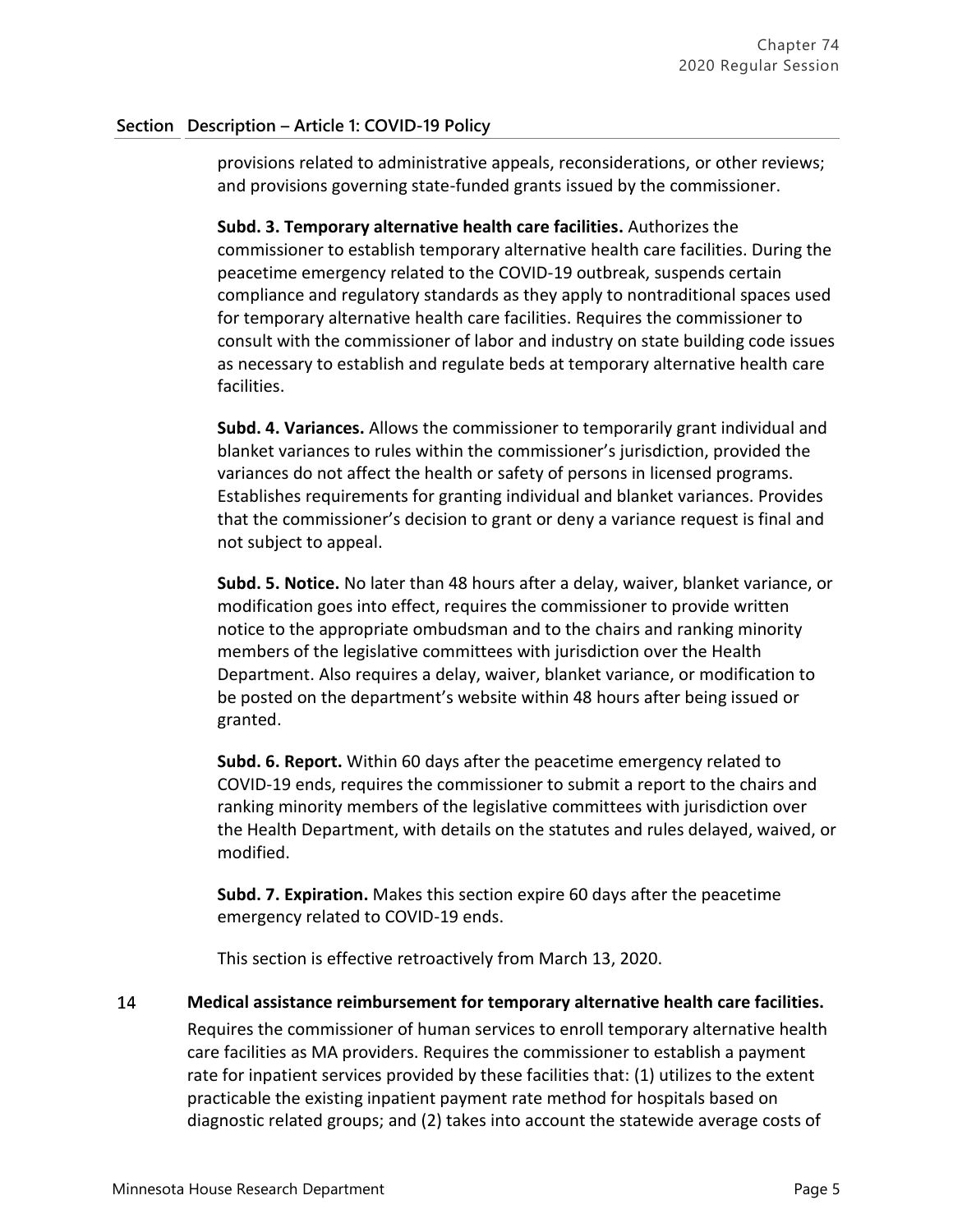similar acute care facilities. Requires the commissioner to expedite the procedures for provider enrollment, background studies, and provider screening necessary for service delivery by these facilities. Provides that the section expires 60 days after the peacetime emergency declared by the governor for an outbreak of COVID-19 is terminated or rescinded.

### 15 **Telemedicine coverage during a peacetime emergency.**

**Subd. 1. Peacetime emergency; temporary modification to telemedicine coverage.** Requires coverage of telemedicine services by health carriers to comply with this section, during a peacetime emergency declared by the governor for an outbreak of COVID-19.

**Subd. 2. Licensed health care provider.** Requires the definition of "licensed health care provider" (i.e. those providers eligible to provide telemedicine services) to be expanded to include mental health practitioners working under the supervision of a mental health professional and respiratory therapists licensed under chapter 147C and providing respiratory care services according to that chapter.

**Subd. 3. Definition of telemedicine.** Provides that the definition of "telemedicine" must include communication between a licensed health care provider and a patient that consists solely or primarily of a telephone conversation.

**Subd. 4. Reimbursement.** (a) Prohibits a health carrier from denying or limiting reimbursement based solely on a provider delivering consultations or health care services via telemedicine instead of in-person.

(b) Prohibits a health carrier from denying or limiting reimbursement based solely on the mechanism or platform of telemedicine used by the provider to deliver consultations or health care services, so long as the mechanism or platform allows for the delivery of telemedicine services.

**Subd. 5. Expiration.** States that this section expires 60 days after the peacetime emergency is terminated or rescinded.

This section is effective April 16, 2020.

### 16 **Deadlines governing proceedings in district and appellate courts suspended during peacetime emergency.**

Suspends the running of statutory deadlines that govern proceedings in the district and appellate courts. The suspension includes statutes of limitations and other time periods prescribed by statute. The suspension lasts for the length of the peacetime emergency and for an additional 60 days after it ends. Courts can continue to hold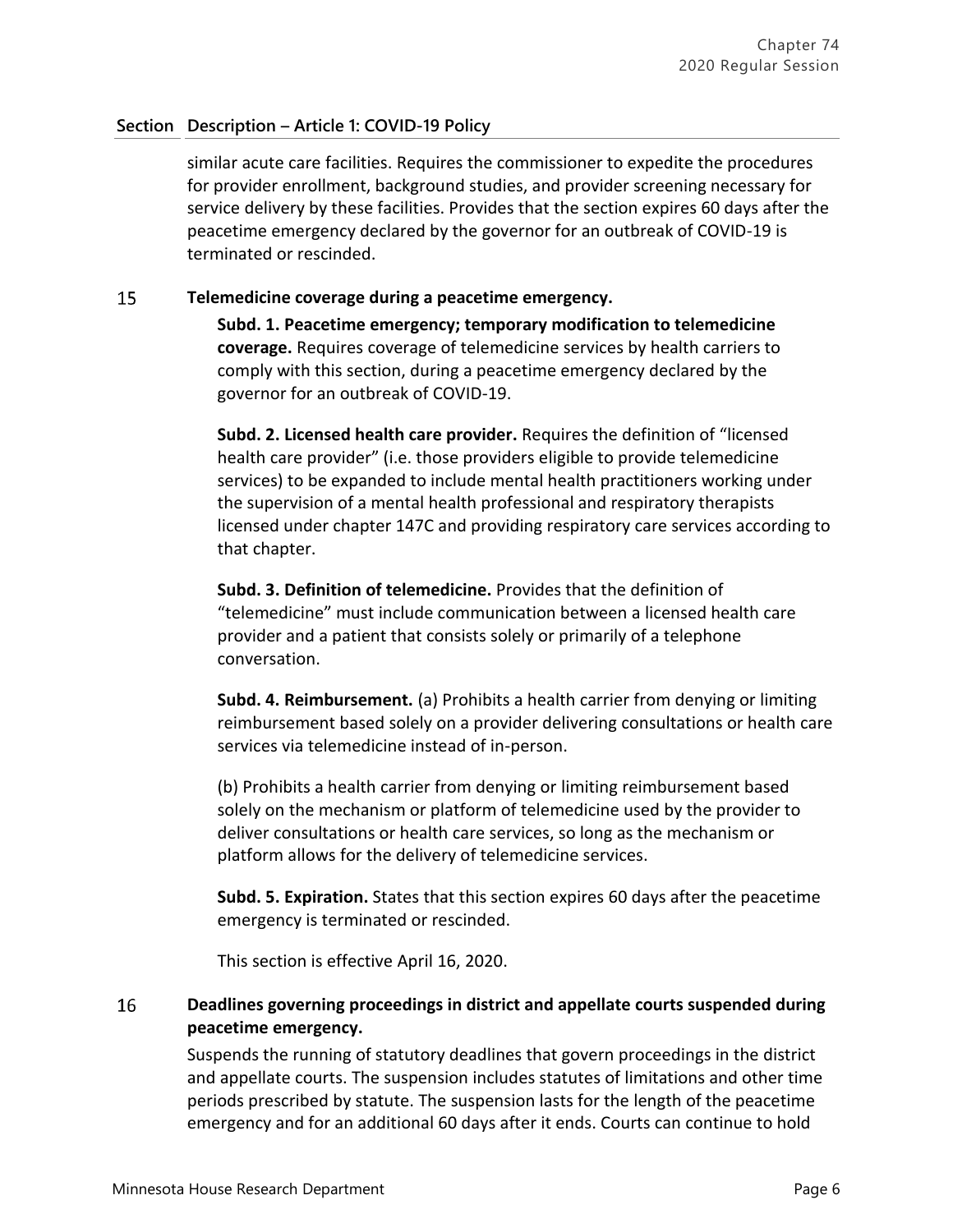hearings, require appearances, and issue orders if the judge determines that the individual circumstances make action appropriate. The suspension applies to any deadlines that had not expired as of March 13, 2020, or were triggered on or after that date.

### 17 **Motions contesting child support cost-of-living adjustments.**

Extends the deadline to file a motion to contest the COLA increase until June 30, 2020, due to the effects of the COVID-19 pandemic. Under section 518A.75, courtordered child support is subject to a cost-of-living adjustment (COLA) based on the Consumer Price Index every two years. The scheduled increase this year is approximately 4.7 percent, effective May 1, 2020, and notices have been sent to child support obligors, per statutory requirements. Typically, an obligor would have until the effective date of the COLA increase to file a motion to contest the increase, under section 518A.75, subdivision 2a. Allows the court to use its discretion if an obligor is unable to file a motion by June 30, 2020, due to COVID-19, but files such a motion by October 31, 2020. Specifies that, if the court makes a full or partial adjustment to the child support obligation, the adjustment is effective retroactive to May 1, 2020, unless the court chooses an alternative date. This section is effective April 16, 2020.

### 18 **Public health emergency; marriage license application and oath without appearance.**

Allows counties to accept electronic filings, or mailed or faxed marriage applications, and to examine the parties under oath using audio or video. Requires counties to follow all the provisions of existing statute but does not require one of the parties to appear in person for the application. This section only allows this exception when a peacetime emergency related to COVID-19 is in place and expires on January 15, 2021.

#### 19 **Farmer-lender mediation extensions.**

Delays the enforcement of certain debts secured by agricultural property (e.g., foreclosing a mortgage, cancelling a contract for deed, executing a court judgment) by extending the mediation period under the Farmer-Lender Mediation Act if (1) the farmer and creditor are in mediation when this act takes effect, or (2) an eligible farmer requests mediation prior to July 31, 2020.

### 20 **No obligation to list on liquor posting.**

Grants the commissioner of revenue permissive authority to not publicly list, or "post," a taxpayer for late filing or payment of tax under the liquor posting statute if the taxpayer owns a business affected by the executive order closing bars, restaurants, and other places of public accommodation. Liquor posting is mandatory under current law for taxpayers who are ten days or more delinquent in filing certain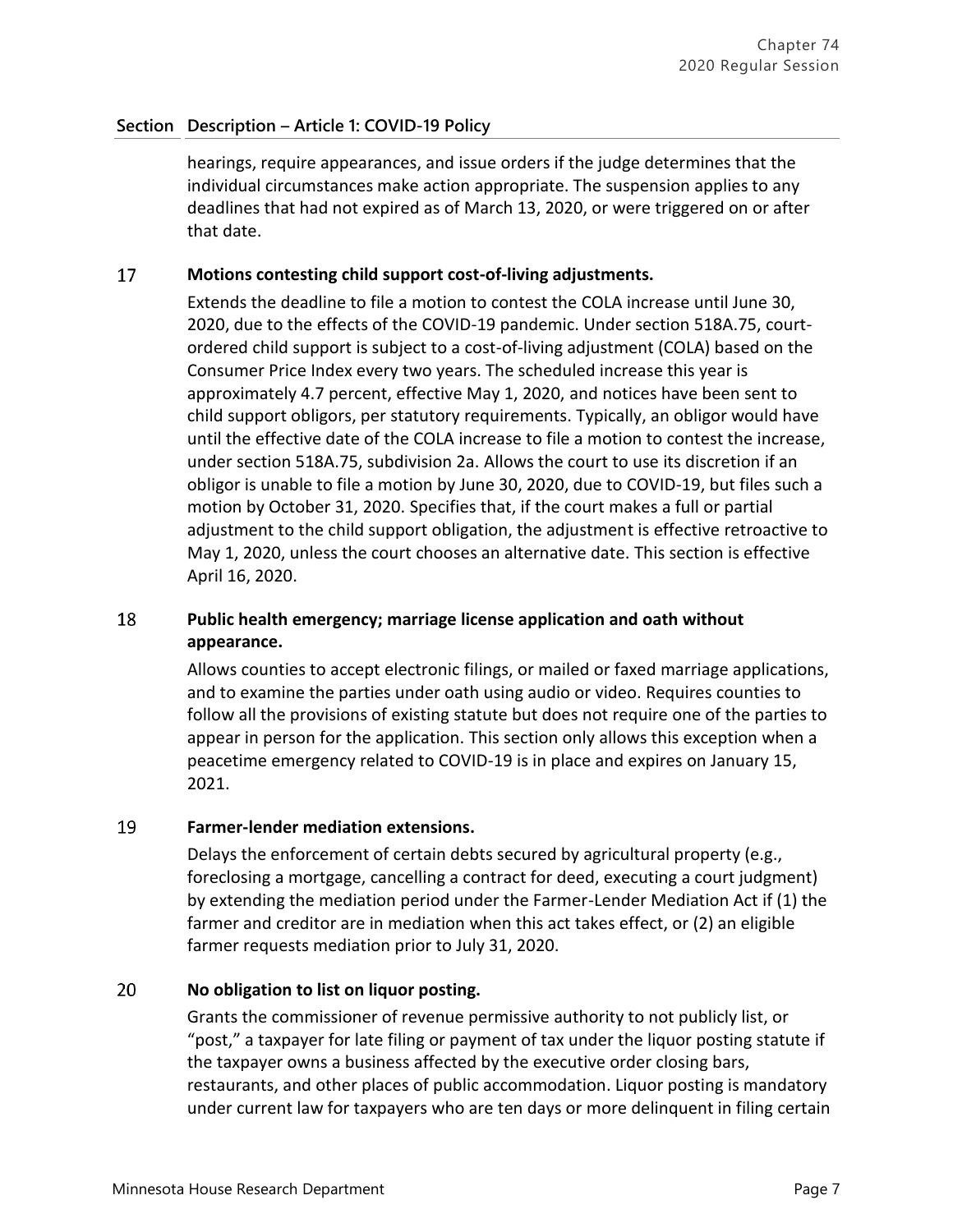returns or paying certain taxes and a liquor manufacturer or wholesaler is prohibited from selling or delivering alcoholic beverages to a taxpayer on the list. Effective retroactively for taxes and returns due after January 31, 2020, and before four months from the date the executive order expires.

# **Article 2: Non-COVID-19 Policy**

This article amends calculation of the motor vehicle registration tax; identifies situations where DPS can adjust the registration tax amount for a motor vehicle; and permits coroners and medical examiners to access the criminal justice data communications network in some circumstances.

## **Section Description – Article 2: Non-COVID-19 Policy**

#### $\mathbf{1}$ **Passenger automobile; hearse.**

Modifies and clarifies calculation of the motor vehicle registration tax, so that the formula is based on manufacturer's suggested retail price (MSRP) without other cost or price adjustments such as destination charge. Among the changes, it: (1) increases the tax rate used for vehicles being newly registered in Minnesota, from 1.25 to 1.28 percent (which has the effect of offsetting some of the revenue reduction from other changes); (2) bases the registration tax calculation only on the MSRP; (3) clarifies the ways in which MSRP can be determined; and (4) makes various clarifying and technical changes. Effective the earlier of January 1, 2021, or implementation of the necessary changes to the information technology system.

### $\overline{2}$ **Adjustments to registration tax.**

Provides for the circumstances where the Department of Public Safety can adjust the registration tax amount for a motor vehicle.

#### $\overline{3}$ **Criminal justice data communication network; authorized use.**

Expands the permitted uses of the criminal justice data communication network to include coroners and medical examiners when they are seeking to identify a deceased person. (Current law provides that the criminal justice data communications network can only be used for specified purposes by entities identified in the statute.) This section is effective April 16, 2020. (See, HF 3730)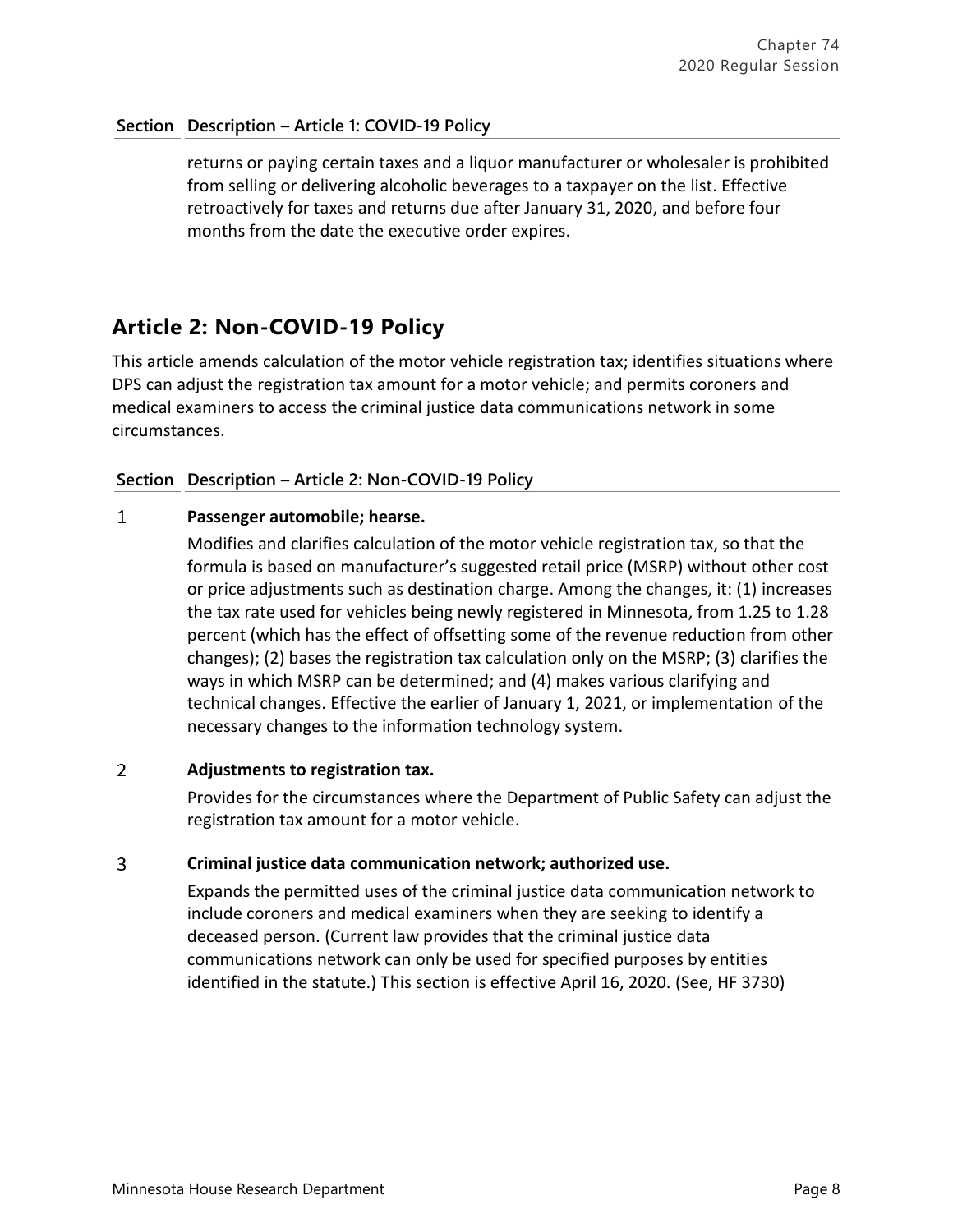# **Article 3: Human Services Technical and Implementation Corrections**

Sections 1 to 6 make technical changes in order to implement withdrawal management language passed in 2017, and make other technical changes and clarifications related to the Substance Use Disorder demonstration waiver implementation. Sections 7 to 11 make technical corrections to the appropriations article of the 2019 Health and Human Services Appropriations Act. Section 12 retroactively reinstates a section of statute that was repealed in error, and section 13 repeals that same section, effective July 1, 2020.

## **Section Description – Article 3: Human Services Technical and Implementation Corrections**

### $\mathbf{1}$ **Application.**

Amends § 245F.03. Specifies that Minnesota Rules, parts 9530.6600 to 9530.6655 do not apply to withdrawal management programs licensed under chapter 245F. This change is necessary to implement withdrawal management services language passed in 2017. This section is effective April 16, 2020.

### $\overline{2}$ **Withdrawal management services authorization.**

Amends § 245F.04 by adding subd. 5. Allows a withdrawal management services license holder to admit an individual who meets admission criteria in section 245F.05, subds. 1 and 2. Specifies the process for additional assessments, and specifies the county financial responsibility if an individual needs withdrawal management services while a resident in a substance use disorder (SUD) treatment facility. These changes are necessary to implement withdrawal management services language passed in 2017. This section is effective April 16, 2020.

### $\overline{3}$ **Rules for substance use disorder care.**

Amends § 254A.03, subd. 3. Clarifies that an individual may choose to obtain a comprehensive assessment through any enrolled, appropriately licensed provider. Specifies that if the individual is enrolled in a prepaid health plan, provider network requirements or limitations apply. These changes are necessary to implement withdrawal management services language passed in 2017. Provides a July 1, 2022, expiration date for the subdivision. This section is effective April 16, 2020.

### $\overline{4}$ **Local agency duties.**

Amends § 254B.03, subd. 1.

(a) Clarifies that an individual may choose to obtain a comprehensive assessment under section 245G.05 through any enrolled, appropriately licensed provider. Specifies that if the individual is enrolled in a prepaid health plan, provider network requirements or limitations apply.

(b) Prohibits local agencies from making SUD treatment placement location determinations beginning July 1, 2022. These changes are necessary to implement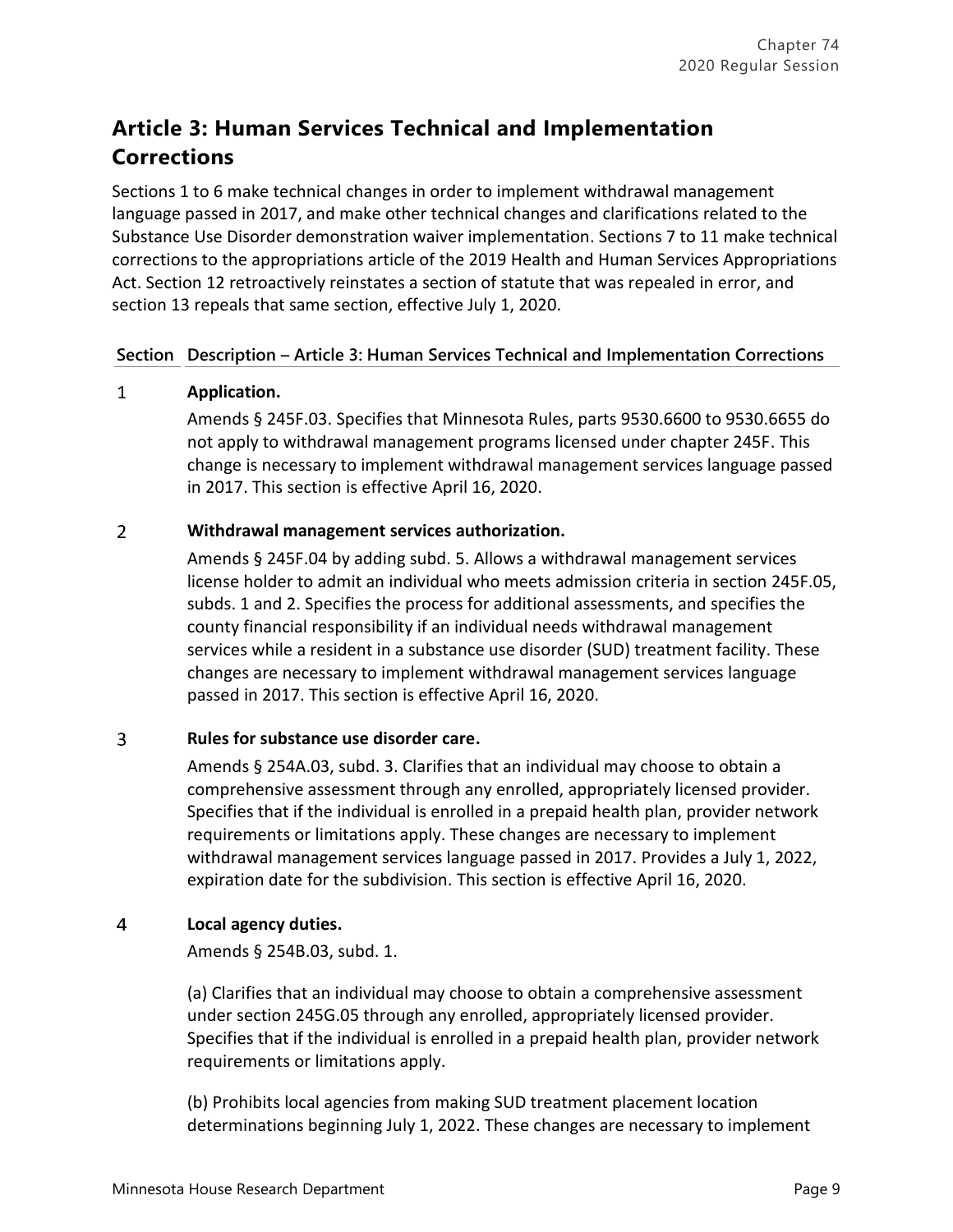### **Section Description – Article 3: Human Services Technical and Implementation Corrections**

withdrawal management services language passed in 2017. This section is effective April 16, 2020.

#### 5 **Provider standards.**

Amends § 256B.0759, subd. 3. Modifies SUD demonstration project provider standards by clarifying that a provider must be licensed either as a withdrawal management program or a treatment facility, and clarifying language related to medication-assisted treatment providers. This section is effective April 16, 2020.

### 6 **Provider payment rates.**

Amends § 256B.0759, subd. 4. Modifies SUD demonstration project section by modifying the dates in paragraph (b) for a 15 percent payment rate increase for licensed residential SUD treatment services, after July 1, 2020; adds certain licensed outpatient adolescent treatment programs to list of services in paragraph (c) receiving a payment rate increase after January 1, 2021.

Adds paragraph (d), requiring managed care and county-based purchasing plans to reimburse SUD services providers who meet statutory requirements, and who are employed by or under contract with the plan, at a rate that is at least equal to the fee-for-service base rate for SUD services that increase under paragraphs (b) and (c) of this section. This requirement is effective January 1, 2021, and contingent on federal approval. Requires the commissioner to monitor the effect of this requirement on access to services and residential services rates. Requires that capitation rates paid to these plans reflect the impact of this rate requirement. Specifies that this paragraph expires if federal approval is not received.

Adds paragraph (e), requiring contracts between managed care and county-based purchasing plans and providers to whom paragraph (d) applies to allow recovery of payments from those providers if federal approval for the provisions of paragraph (d) is not received, but capitation rates are adjusted as a result. This requirement is effective July 1, 2021. Specifies that payment recoveries must not exceed an amount equal to any decrease in rates resulting from this provision.

This section is effective April 16, 2020, except that the date changes in paragraph (b) are effective retroactively from July 1, 2019.

### $\overline{7}$ **TANF maintenance of effort.**

Amends Laws 2019, First Special Session chapter 9, article 14, § 2, subd. 2. Amends a provision in the appropriations article of the 2019 Health and Human Services Appropriations Act, by adding qualifying working family credit expenditures to the list of allowable activities the commissioner of human services may report to meet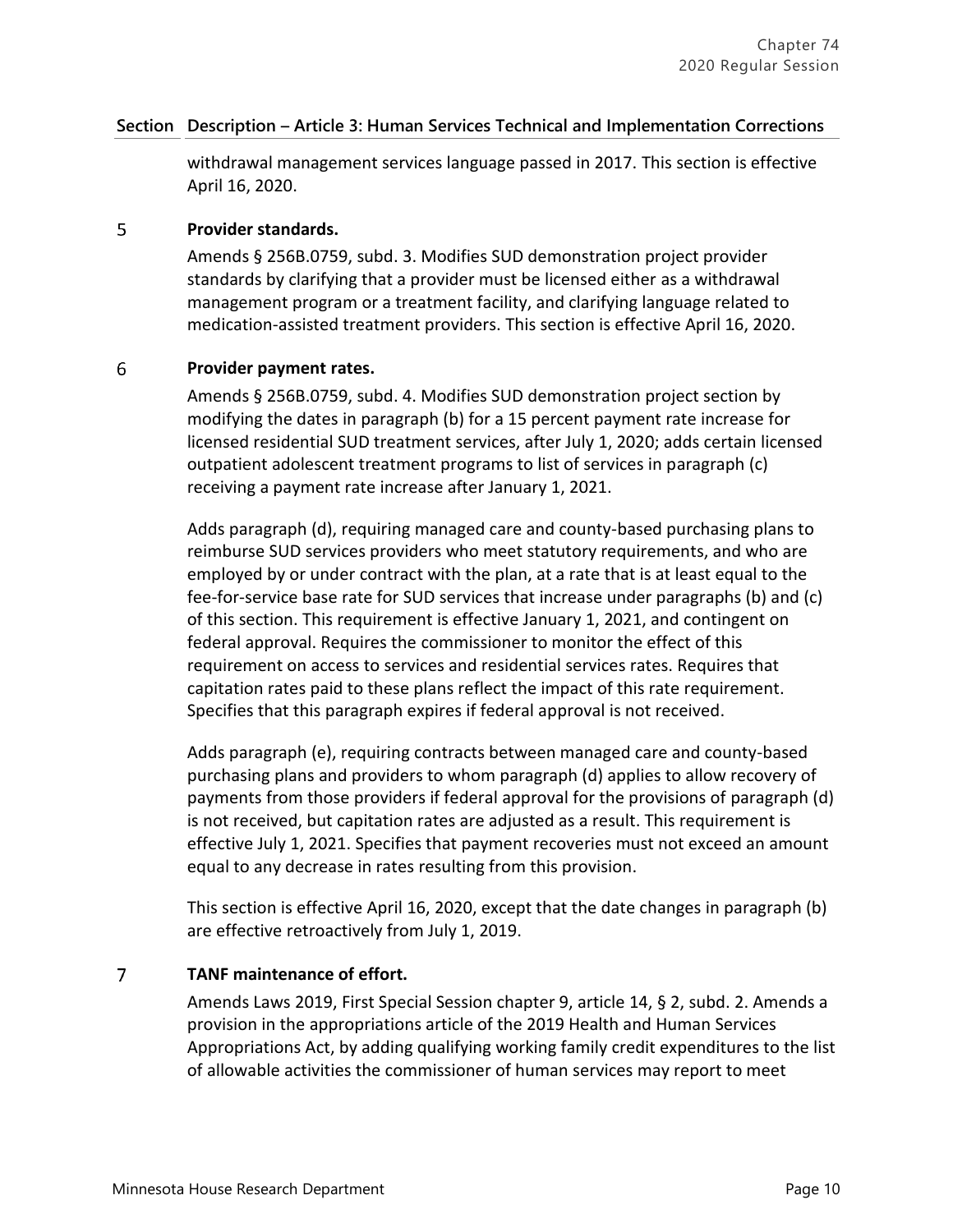### **Section Description – Article 3: Human Services Technical and Implementation Corrections**

federal TANF maintenance of effort requirements. (This language was mistakenly omitted from the 2019 act.) This section is effective retroactively from July 1, 2019.

### 8 **Working family credit as TANF/MOE.**

Adds subd. 2a to Laws 2019, First Special Session chapter 9, article 14, § 2. Allows the commissioner of human services to claim as TANF/MOE up to \$6,707,000 of working family credit expenditures each fiscal year. (This rider was mistakenly omitted from the 2019 act.) This section is effective retroactively from July 1, 2019.

### 9 **Grant programs; children and economic support grants.**

Amends Laws 2019, First Special Session chapter 9, article 14, § 2, subd. 24. In the appropriations article for the 2019 Health and Human Services Appropriations Act, moves a rider for emergency services grants to the children and economic support grants budget activity. This section is effective retroactively from July 1, 2019.

### 10 **Grant programs; housing support grants.**

Amends Laws 2019, First Special Session chapter 9, article 14, § 2, subd. 30. In the appropriations article for the 2019 Health and Human Services Appropriations Act, deletes a rider for emergency services grants from the housing support grants budget activity (this rider is being moved to the children and economic support grants budget activity). This section is effective retroactively from July 1, 2019.

#### 11 **Grant programs; adult mental health grants.**

Amends Laws 2019, First Special Session chapter 9, article 14, § 2, subd. 31. In the appropriations article for the 2019 Health and Human Services Appropriations Act, corrects a rider for community behavioral health center expansion to make the rider match the appropriation. This section is effective retroactively from July 1, 2019.

#### 12 **Revival and reenactment.**

Revives and reenacts section 254B.03, subd. 4a (county share of chemical dependency services reimbursed by medical assistance), effective retroactively and without interruption from July 1, 2019. This section is effective April 16, 2020.

#### 13 **Repealer.**

(a) Repeals section 254B.03, subd. 4a (revived retroactively in previous section), effective July 1, 2020.

(b) Repeals Minnesota Rules related to chemical dependency care for public assistance recipients, parts 9530.6600, subparts 1 and 3; 9530.6605, subparts 1, 2, 3, 4, 12.17 5, 8, 9, 10, 11, 12, 13, 14, 21a, 21b, 24a, 25, 25a, and 26; 9530.6610, subparts 1, 2, 3, and 12.18 5; 9530.6615; 9530.6620; 9530.6622; and 9530.6655, effective July 1, 2022.